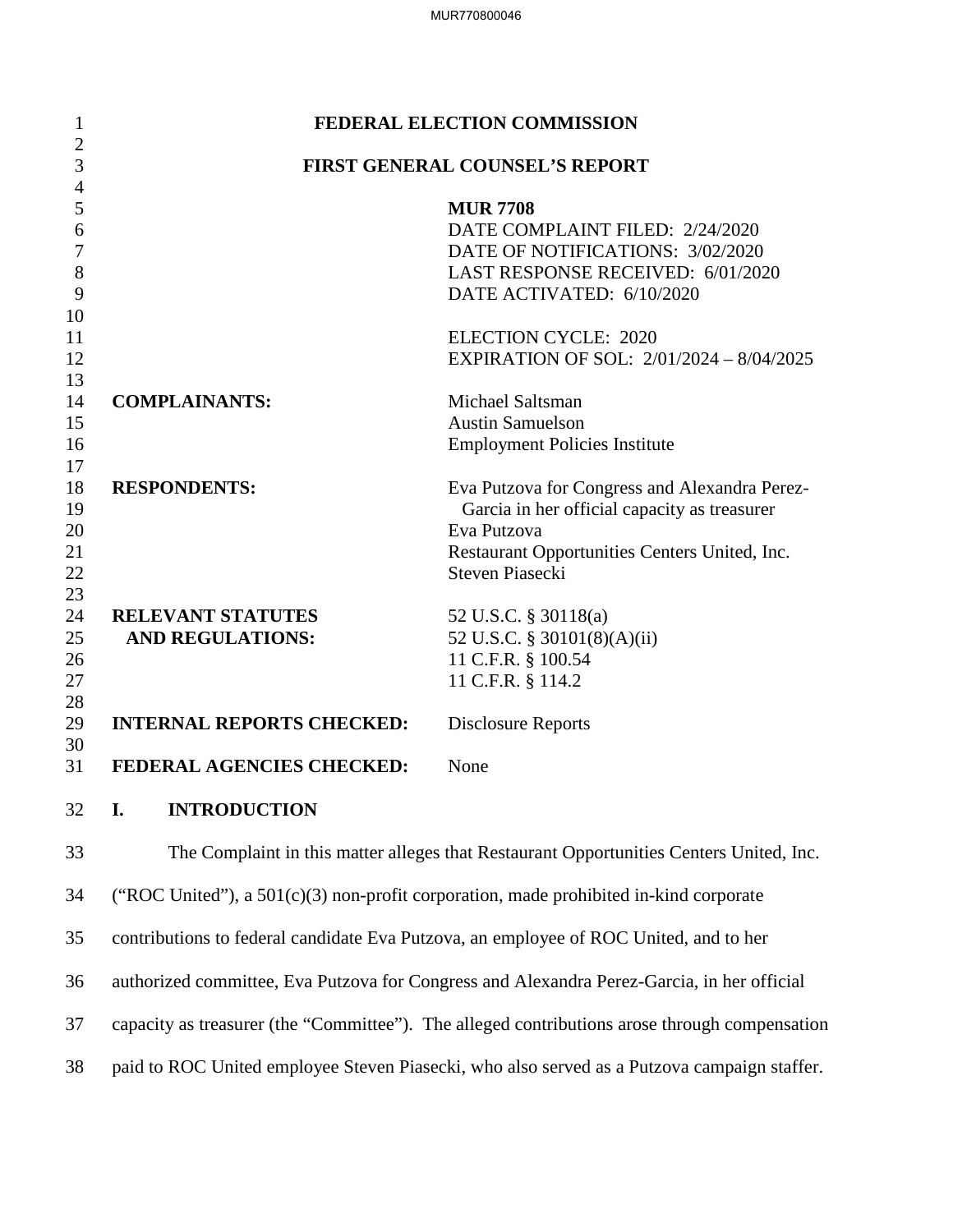MUR 7708 (Eva Putzova for Congress, *et al*.) First General Counsel's Report Page 2 of 13

1 The Complaint contends that Piasecki routinely posted political messages on Putzova's personal 2 Twitter account and the Putzova campaign's Twitter account during the work day and, thus, 3 ROC United effectively paid Piasecki to perform work for the Committee and "essentially 4 subsidiz[ed]" the campaign. 5 In their joint Response, Putzova, the Committee, and Piasecki (the "Putzova 6 Respondents") deny that they received in-kind contributions from ROC United and submit a 7 sworn declaration from Piasecki attesting that he did no work for the Putzova campaign during 8 his ROC United work hours. In a separate Response, ROC United also denies violating the Act, 9 states that the allegations are speculative, and also points to Piasecki's declaration to show it did 10 not subsidize the Putzova campaign. 11 As discussed below, although the record is not fully clear on Piasecki's activities, we 12 recommend that the Commission dismiss the allegations that ROC United made, and the Putzova 13 Respondents knowingly accepted, in-kind corporate contributions, in violation of 52 U.S.C. 14 § 30118(a), in connection with the salary payments to Piasecki. 15 **II. FACTUAL BACKGROUND** 16 Eva Putzova was a candidate in the Democratic primary for Arizona's 1st Congressional 17 District, which she lost on August 4,  $2020<sup>1</sup>$  Her principal campaign committee is Eva Putzova 18 for Congress and Alexandra Perez-Garcia is the Committee's treasurer.<sup>2</sup> ROC United is a

 $19$   $501(c)(3)$  non-profit corporation with the stated purpose of "improving the wages and working

<sup>1</sup> Ariz. Sec'y of State, State of Ariz. 2020 Primary Election Results (Aug. 4, 2020), https://results.arizona. vote/#/featured/17/0 (last accessed Sept. 1, 2020).

<sup>2</sup> Eva Putzova for Congress, Amended Statement of Org. (July 14, 2020).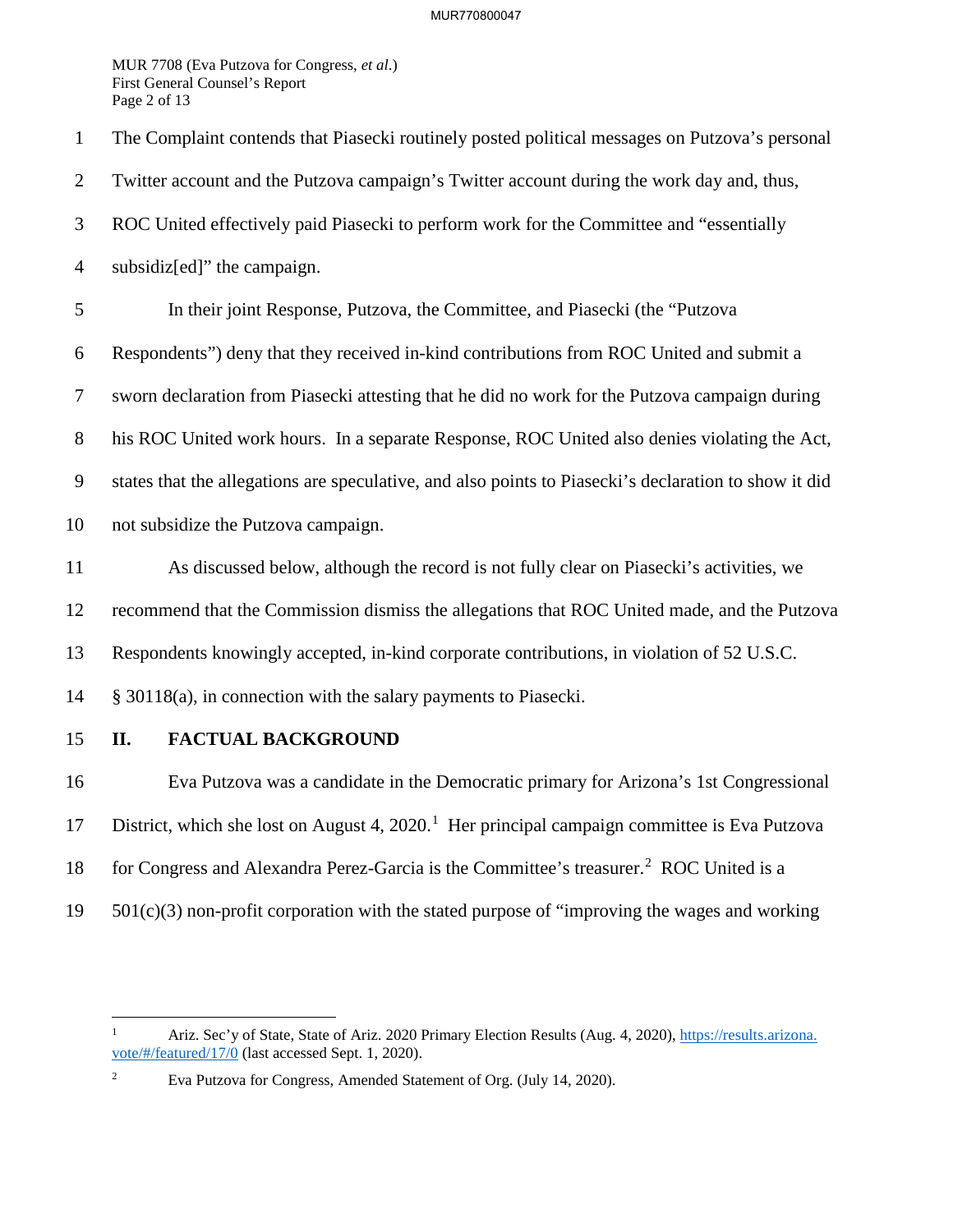## MUR770800048

MUR 7708 (Eva Putzova for Congress, *et al*.) First General Counsel's Report Page 3 of 13

| conditions of restaurant workers." <sup>3</sup> Putzova has worked for ROC United since May 2018, |  |
|---------------------------------------------------------------------------------------------------|--|
|---------------------------------------------------------------------------------------------------|--|

- 2 serving as Director of Communications.<sup>4</sup> Steven Piasecki has worked for ROC United since
- September 2018 as Communications Coordinator (a salaried position)<sup>5</sup> and, in February 2019,
- 4 also began working for the Committee in the role of Communications Director.<sup>6</sup> As part of his
- 5 job at ROC United, Piasecki operated the ROC United Twitter account, which principally
- communicated about restaurant trade issues and did not endorse or discuss Putzova's candidacy.<sup>7</sup> 6
- 7 During the election, the Committee operated an official Twitter account @CongressEva —
- 8 and, at the same time, Putzova's personal Twitter account @EvaPutzova was also used to
- 9 disseminate election-related messages.<sup>8</sup>

10 The Complaint alleges that Piasecki "regularly engaged in candidate-related work during

11 the course of the normal workday" by controlling the Putzova campaign accounts during time

- 12 that he was being paid by ROC United.<sup>9</sup> The Complaint asserts that Piasecki's work for ROC
- 13 United, *i.e.*, tweets he supposedly made using ROC United's Twitter account, overlapped with

8 Compl., Exs. D, E, F.

 $\frac{1}{3}$ ROC United Resp. at 1 (June 1, 2020).

<sup>4</sup> *Id.* at 2 n.1; Compl. (Feb. 24, 2020), Ex. B at 1 (screenshot of ROC United webpage listing national staff); id. at 4 (screenshot of Putzova's LinkedIn page).

<sup>5</sup> ROC United Resp. at 1; Compl., Ex. B at 1.

<sup>6</sup> Compl., Ex. B at 3 (screenshot of Piasecki's LinkedIn page). Between February 12, 2019, and July 1, 2020, the Committee paid Piasecki \$24,600 for "Communications Consulting Services" and "Social Media and Communications Consulting," initially in monthly payments of \$600, but later increasing to \$2,000 and then \$4,000. Eva Putzova for Congress, Disbursements,

https://www.fec.gov/data/disbursements/?data type=processed&committee id=C00694091&recipient name =piasecki&two year transaction period=2020 (last accessed August 12, 2020).

<sup>7</sup> Putzova, Committee, & Piasecki Resp. at 2 (Mar. 4, 2020); ROC United Resp. at 2; Compl. at 2, Ex. D.

<sup>9</sup> *Id*. at 2.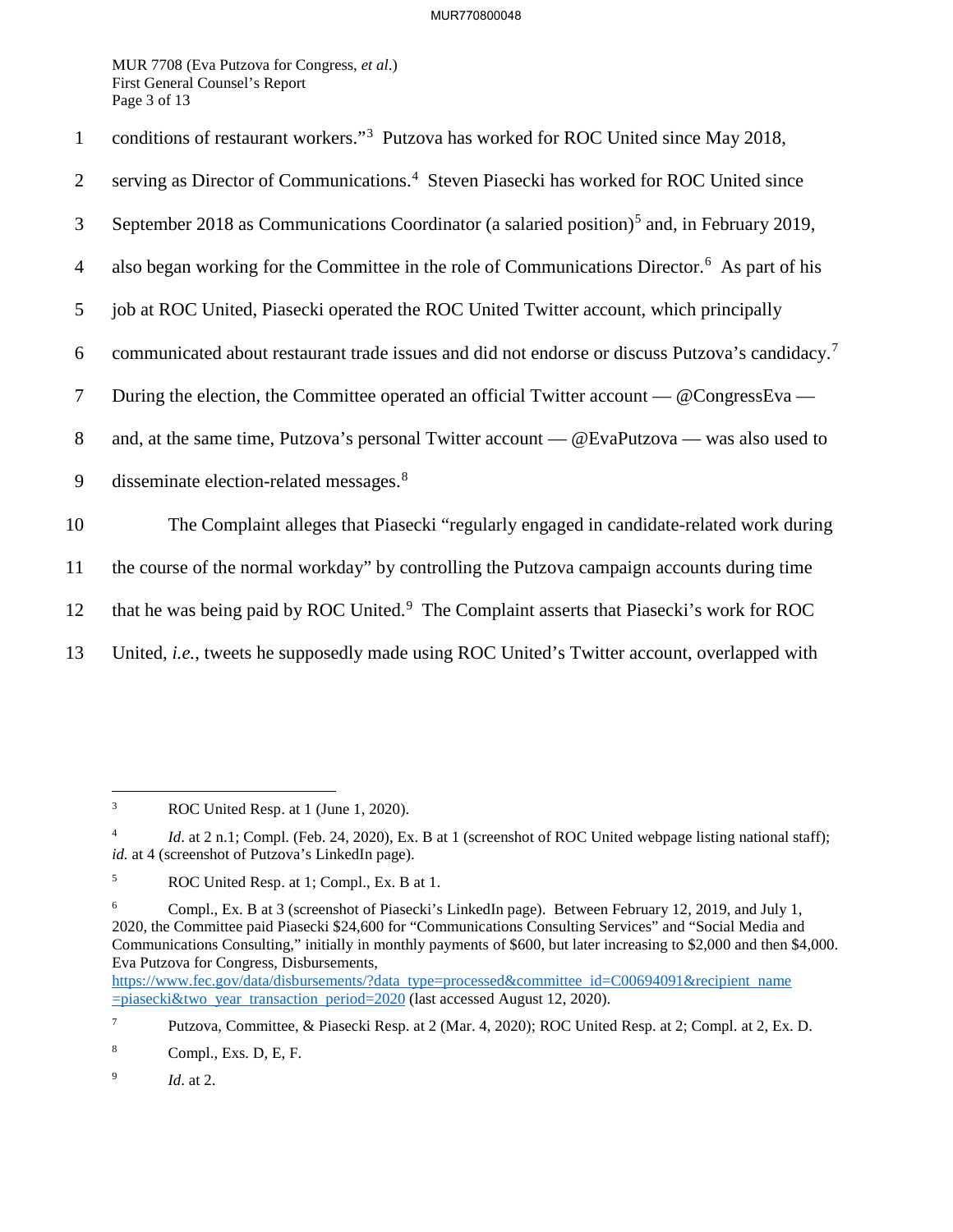MUR 7708 (Eva Putzova for Congress, *et al*.) First General Counsel's Report Page 4 of 13

1 his work for the Committee such that ROC United was "essentially subsidizing his campaign 2 work." $10$ 

3 The Complaint attaches a series of charts reflecting Twitter usage data obtained from 4 ExportTweet, a Twitter analytics tool.<sup>11</sup> The charts purport to show that, based on alleged 5 similar patterns among tweets posted on the Putzova campaign account, Putzova's personal 6 account, and the ROC United account, Piasecki was in control of all of the accounts. For 7 instance, the Complaint asserts that the Twitter data shows Piasecki had an Android, and that 8 after Putzova declared her candidacy, there was a sharp increase in tweets from her account by 9 an Android user, which the Complaint presumes was Piasecki.<sup>12</sup> In addition, the Complaint 10 claims that the patterns of activity for each of the Twitter accounts shifted in a manner that 11 corresponded with Piasecki's move to the East Coast, thus suggesting he controlled those 12 accounts.<sup>13</sup> 13 Regarding the allegation that Piasecki was tweeting on behalf of the campaign during his 14 workday for ROC United, the Complaint asserts that a substantial number of tweets were issued 15 by the Putzova campaign account during normal business hours when, presumably, Piasecki was 16 supposed to be working for ROC United.<sup>14</sup> Attached to the Complaint is a chart showing 17 hundreds of tweets issued by the official account between 9:00am and 5:00pm during February –

 $10\,$ *Id.* It is also suggested that if Piasecki was tweeting for the Committee during work hours, he may have been using corporate resources in support of the Committee. *Id.*

<sup>11</sup> *Id*., Exs. D, E.

<sup>12</sup> *Id*. at 2. *But see* Putzova, Committee, & Piasecki Resp. at 3 (stating that Putzova owns iOS and Android devices and used both on Twitter).

 $13$  Compl. at 2.

<sup>14</sup> *Id*., Exs. D, E.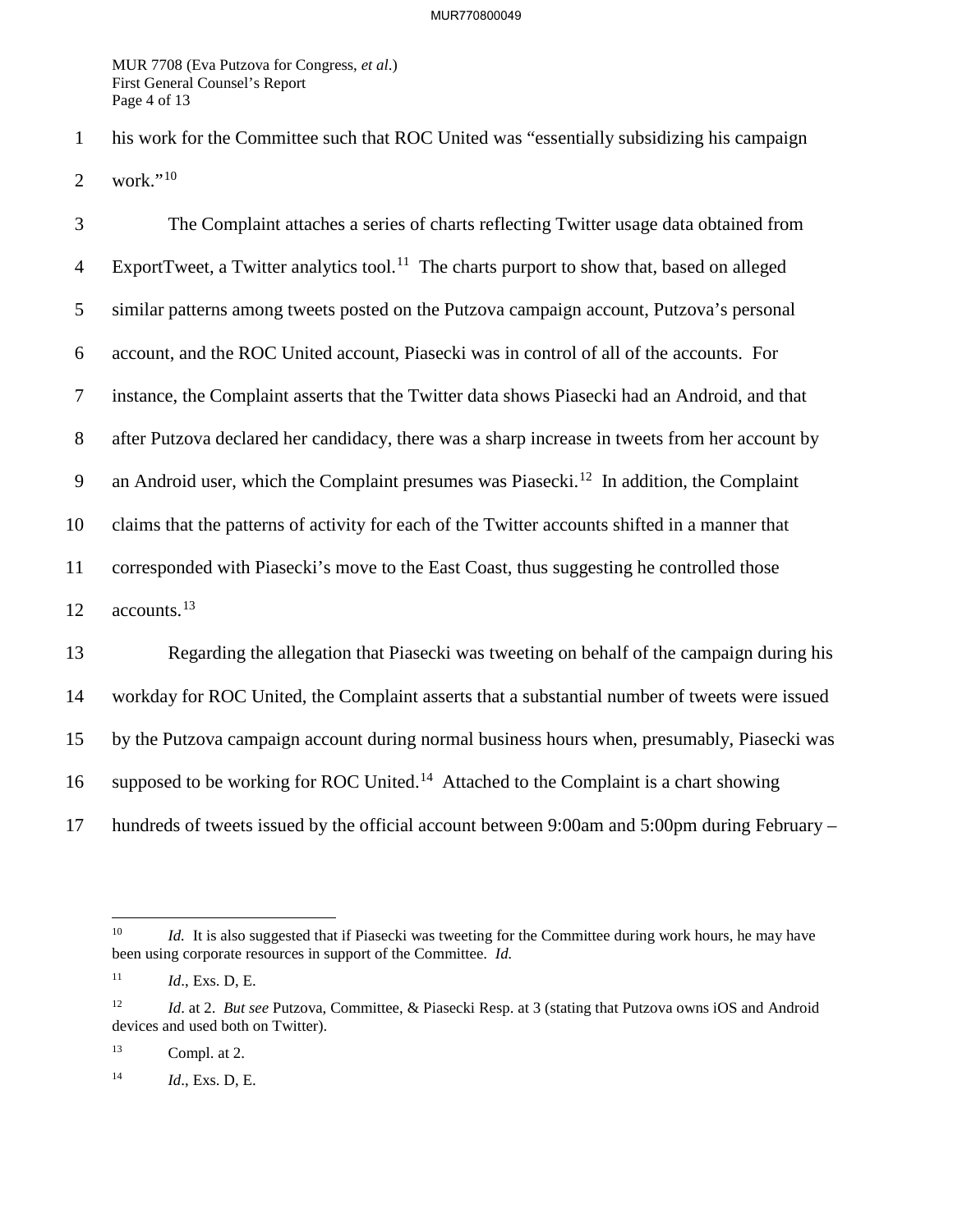MUR 7708 (Eva Putzova for Congress, *et al*.) First General Counsel's Report Page 5 of 13

| $\mathbf{1}$   | October 2019. <sup>15</sup> However, the charts do not take into account whether the tweets were made on |
|----------------|----------------------------------------------------------------------------------------------------------|
| $\overline{2}$ | weekdays, nor does it indicate the time zone. We obtained Twitter usage data from January 2019           |
| 3              | $-$ August 2020, which reveals that 1,224 tweets out of 2,887 (or 42.4%) were issued between the         |
| $\overline{4}$ | hours of 9:00am and 5:00pm EST on weekdays, equating to about 3.2 tweets per day. <sup>16</sup> When     |
| 5              | removing "retweets," the numbers change to 237 tweets out of 663 (or 35.7%) issued during                |
| 6              | business hours, equating to about 0.6 per day. Similarly, it also appears that Putzova's personal        |
| $\tau$         | Twitter account was active during standard business hours. The tweets from her personal                  |
| $8\,$          | account were campaign-related, discussing her candidacy, the upcoming election, her opponent,            |
| 9              | and her stance on campaign-related issues. We obtained data from January 2020 through July               |
| 10             | 2020, which reveals that 1,429 tweets out of 3,190 (or 44.8%) were issued between the hours of           |
| 11             | 9:00am and 5:00pm EST on weekdays, equating to about 10.2 tweets per day. When removing                  |
| 12             | retweets, the numbers change to 687 tweets out of 1,562 (or 44.0%), equating to about 4.9 per            |
| 13             | day. $17$                                                                                                |
| 14             | Finally, the Complaint alleges that Piasecki's tweets on behalf of ROC United were                       |
| 15             | similar in content to tweets posted by the Committee, further suggesting that Piasecki was               |

16 working for the Committee during business hours. Specifically, the Complaint attaches three

 $15\,$ *Id.*, Ex. D at 2, 5.

<sup>&</sup>lt;sup>16</sup> We obtained the usage data from Vicinitas, a Twitter analytics tool which permits the public to download free of charge into an Excel file up to 3,200 of the most recent tweets of any Twitter user. The information contains, among other things, the text and type of tweet and the time of its creation. https://www.vicinitas.io/free-tools/ download-user-tweets (last accessed Sept. 1, 2020). We used Eastern Standard Time (EST) as the reference time zone because ROC United is headquartered in New York. https://rocunited.org. However, this may not be precise to establish whether the tweets were made during working hours given that Piasecki moved to the East Coast in July 2019 and thus he might not have been expected to follow an EST workday. Compl. at 2, n.2, Ex. D. We have no information regarding Piasecki's normal work hours.

<sup>&</sup>lt;sup>17</sup> As Vicinitas only makes a certain number of tweets available for download to the average user, we were only able to go back to January 2020 for this account. *See supra* note 16.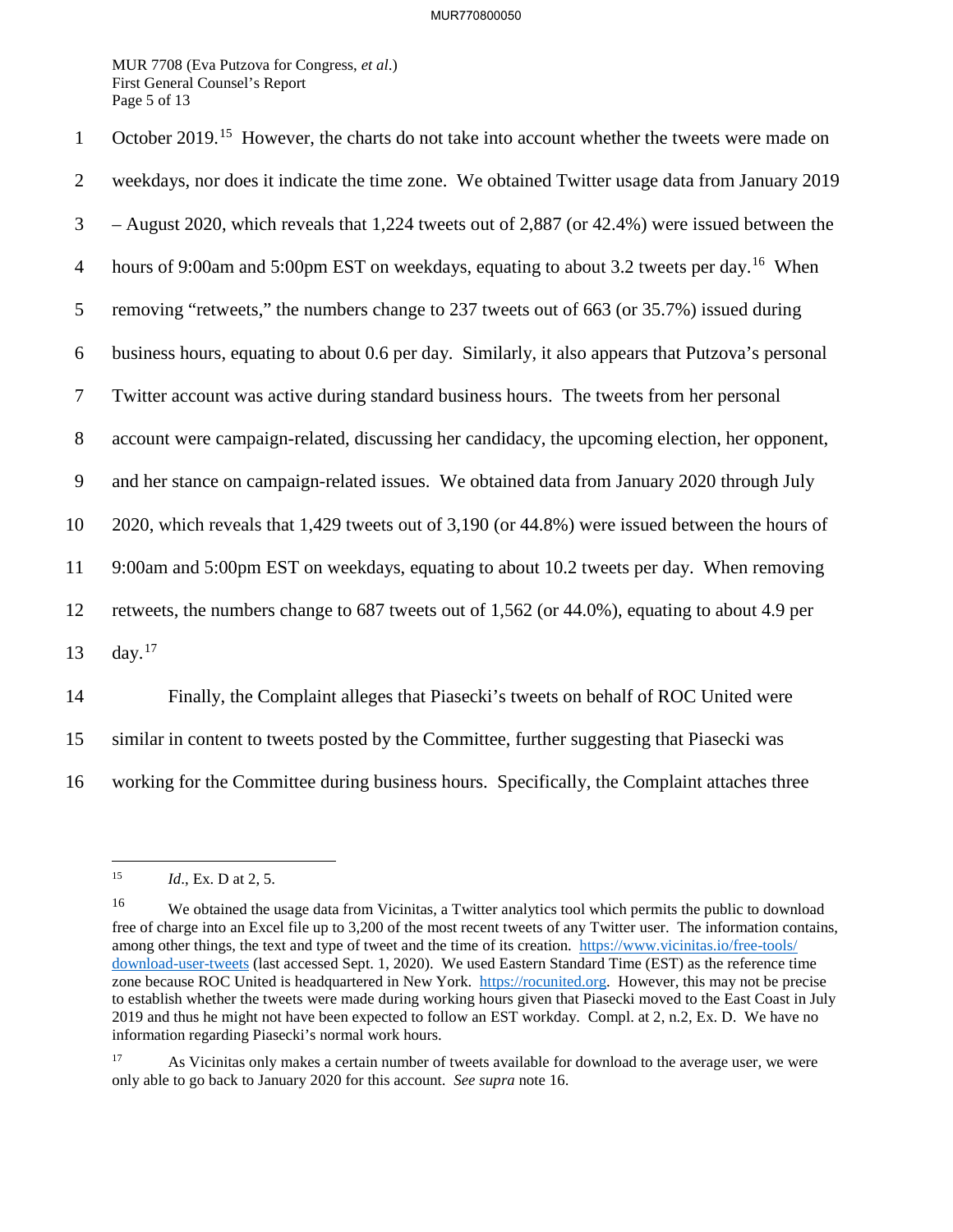## MUR770800051

MUR 7708 (Eva Putzova for Congress, *et al*.) First General Counsel's Report Page 6 of 13

1 sets of tweets from @ROC United and @EvaPutzova issued around the same time as each other 2 (on the same or next day) regarding the following issues: (1) fair wages; (2) opposition to the 3 potential nomination of Herman Cain to the Federal Reserve Board; and (3) hearings for the 4 Raise the Wage Act of 2019.<sup>18</sup> The tweets appear to involve generally similar messaging, and in 5 one case use the same graphic obtained from the Economic Policy Institute, but do not mention 6 Putzova's candidacy or the election.<sup>19</sup> 7 In response to the Complaint, Piasecki acknowledges that he "contributed to both the 8 ROC United and Putzova campaign Twitter accounts," but provides no other specific details 9 about either his Twitter usage or the hours he worked for ROC United and the Committee.<sup>20</sup> 10 The Putzova Respondents generally assert that "Piasecki never tweeted for the Campaign while 11 he was on the clock for ROC," and that the Twitter usage data in the Complaint "does not 12 necessarily overlap with work hours."<sup>21</sup> Piasecki submitted a sworn declaration, in which he 13 states — "At no time have I provided any work for the Campaign while being 'on the clock' for 14 ROC. ROC has never compensated me for any work provided for the Campaign."<sup>22</sup> ROC 15 United denies that Piasecki used compensated work time or its corporate resources on behalf of

<sup>18</sup> Compl., Ex. F at 1-2, 4.

<sup>&</sup>lt;sup>19</sup> *Id.* at 2. The Complaint alleges that the similarities between the ROC United and Putzova tweets "demonstrate clear coordination" between ROC United and the Committee. *Id*. at Ex. D at figure 7; Ex. F at figures 8, 9 (*see* descriptions of tweets) . Although it is not expressly alleged that these are coordinated communications that constitute contributions from ROC United to the Committee, we note that each of the cited tweets were apparently free communications over the internet and, therefore, are exempt from the definition of "coordinated communications" under the "internet exemption." *See* 11 C.F.R. §§ 109.21(c), 100.26.

<sup>20</sup> Putzova, Committee, & Piasecki Resp. at 2.

<sup>&</sup>lt;sup>21</sup> *Id.* The Putzova Respondents do not provide information regarding the extent of Piasecki's contributions to the campaign Twitter accounts or whether other individuals besides Piasecki were in control of the accounts during normal business hours.

<sup>22</sup> *Id.*, Attach. (Piasecki Aff. ¶ 2 (Mar. 17, 2020)).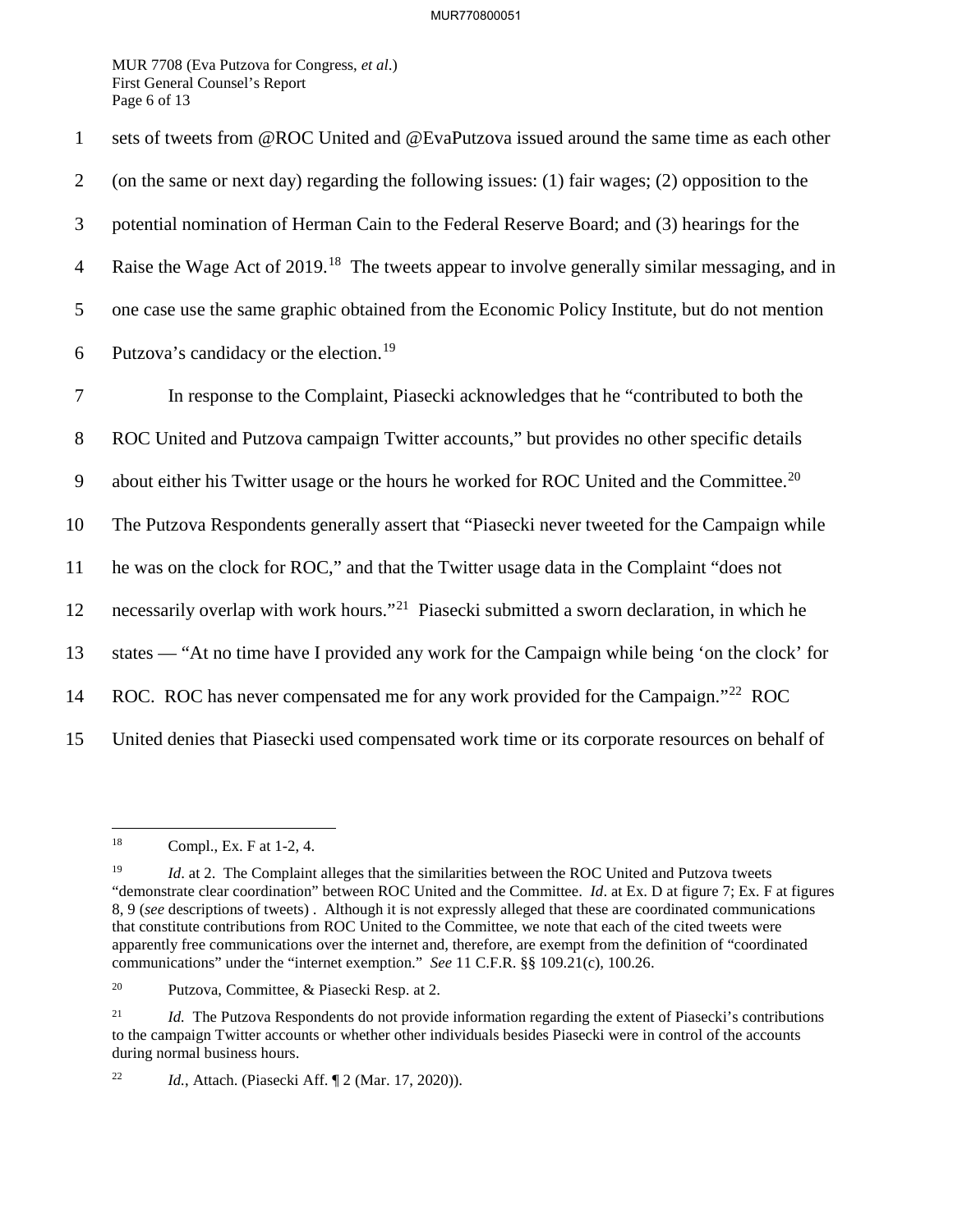MUR 7708 (Eva Putzova for Congress, *et al*.) First General Counsel's Report Page 7 of 13

the Committee, pointing to his sworn declaration.<sup>23</sup> ROC United asserts that the Complaint's 2 exhibits do not prove who operated the Twitter accounts.  $24$  In addition, ROC United asserts that 3 the Complaint does not present any evidence that Piasecki used ROC United's resources on 4 behalf of the Committee, and even if he did, the Commission's regulations providing safe 5 harbors for "occasional, isolated, or incidental" use of corporate facilities, including internet 6 facilities, in the context of volunteering for a campaign, and for employees who make up any 7 working time used, would apply.<sup>25</sup> 8 **III. LEGAL ANALYSIS** 9 The Commission should dismiss the allegations that ROC United made, and the Putzova 10 Respondents knowingly accepted in-kind corporate contributions through Piasecki's salary, 11 given that the available information indicates that there are a limited number of tweets which 12 could potentially be attributable to Piasecki during normal business hours and an investigation to 13 determine the actual scope of the violation would not be a prudent use of the Commission's resources given the likely *de minimis* nature of the violation.<sup>26</sup> 14

<sup>23</sup> ROC United Resp. at 1-2, 4.

<sup>&</sup>lt;sup>24</sup> *Id.* at 2. ROC United denies that it coordinated with Putzova on any of the five tweets attached as Exhibits D and E to the Complaint, and even if they did collaborate the content standard of the Commission's coordinated communications regulation would not be satisfied. *Id*. at 2-3, n.5 (citing 11 C.F.R. § 109.21(c)) (alleging that the tweets do not constitute "public communications" or express advocacy or the equivalent thereof),

<sup>25</sup> *Id*. at 2, n. 7 (citing 11 C.F.R. § 114.9(a)(2)).

<sup>&</sup>lt;sup>26</sup> We note that the Complaint alleges that Piasecki "may be using corporate resources in his work for the campaign." Compl. at 2. The Commission's regulations provide an exemption for the "occasional, isolated, or incidental use of corporate facilities" for individual volunteer activity in connection with a federal election. 11 C.F.R. § 114.9(a)(2). Given that Piasecki was a paid campaign staffer, this exemption would not apply. Nevertheless, the Complaint's general allegations raising the possibility that he may have used corporate resources on behalf of the campaign are not supported by any facts, and are denied by Respondents. Further, the only activity cited by the Complaint is his Twitter activity which does not involve the use of office resources, other than a *de minimis* amount.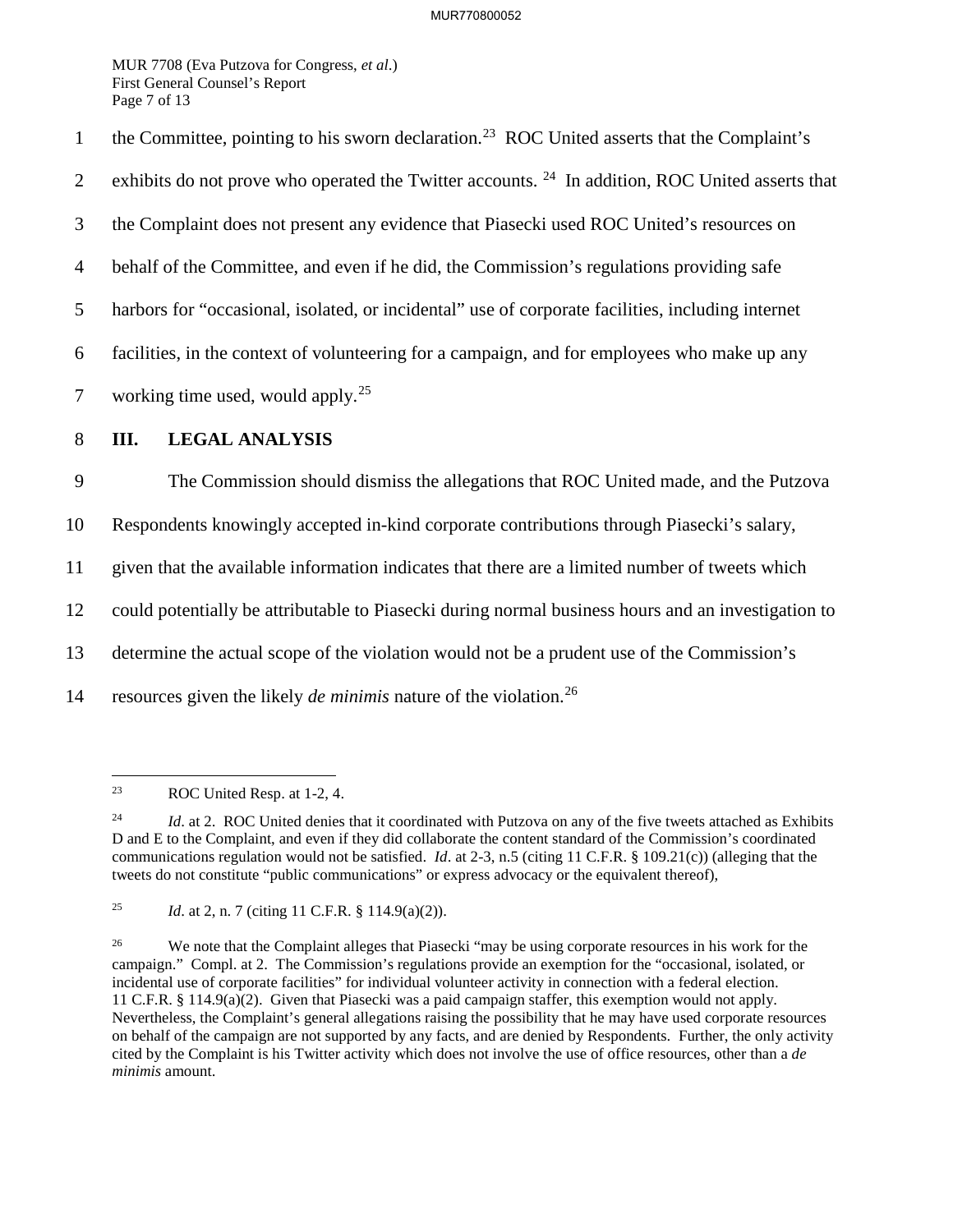## MUR770800053

MUR 7708 (Eva Putzova for Congress, *et al*.) First General Counsel's Report Page 8 of 13

1 The Act prohibits corporations from making contributions to federal candidates, and 2 likewise bars candidates, political committees (other than independent expenditure-only political 3 committees and committees with hybrid accounts), and other persons, from knowingly accepting 4 or receiving corporate contributions.<sup>27</sup> The term "contribution" includes, "any gift, subscription, 5 loan, advance, or deposit of money or anything of value made by any person for the purpose of 6 influencing any election for Federal office.<sup>28</sup> The term "anything of value" includes all in-kind 7 contributions, "[u]nless specifically exempted," such as the "provision of any goods or services 8 without charge or at a charge that is less than the usual and normal charge for such goods or 9 services."29 10 The payment by any person of compensation for the personal services of another person 11 if those services are rendered without charge to a political committee for any purpose, is 12 considered a contribution.<sup>30</sup> However, the Commission's regulations provide for certain 13 exceptions including, that if an employee is paid on an hourly or salaried basis, no contribution 14 results if the employee engages in political activity during a regular work period, provided that 15 the taken time is made up or completed by the employee within a reasonable time or if the 16 employee uses *bona fide* vacation time or other earned leave time to engage in political 17 activity.<sup>31</sup>

<sup>27</sup> 27 52 U.S.C. § 30118(a); 11 C.F.R. § 114.2(b), Note to Paragraph (b) (explaining that corporations and labor organizations may make contributions to nonconnected political committees that make only independent expenditures, or to separate accounts maintained by nonconnected political committees for making only independent expenditures).

<sup>&</sup>lt;sup>28</sup> 52 U.S.C. § 30101(8)(A)(i); 11 C.F.R. § 100.52(a).

<sup>&</sup>lt;sup>29</sup> 11 C.F.R. § 100.52(d) (listing examples of goods or services, such as securities, facilities, equipment, supplies, personnel, advertising services, membership lists, and mailing lists).

<sup>30 52</sup> U.S.C. § 30101(8)(A)(ii); 11 C.F.R. § 100.54.

<sup>&</sup>lt;sup>31</sup> 11 C.F.R. § 100.54(a), (c); *see also id.* § 100.54(b) (providing an additional exception "where an employee engages in political activity during normal working hours, if the employee is paid on a commission or piecework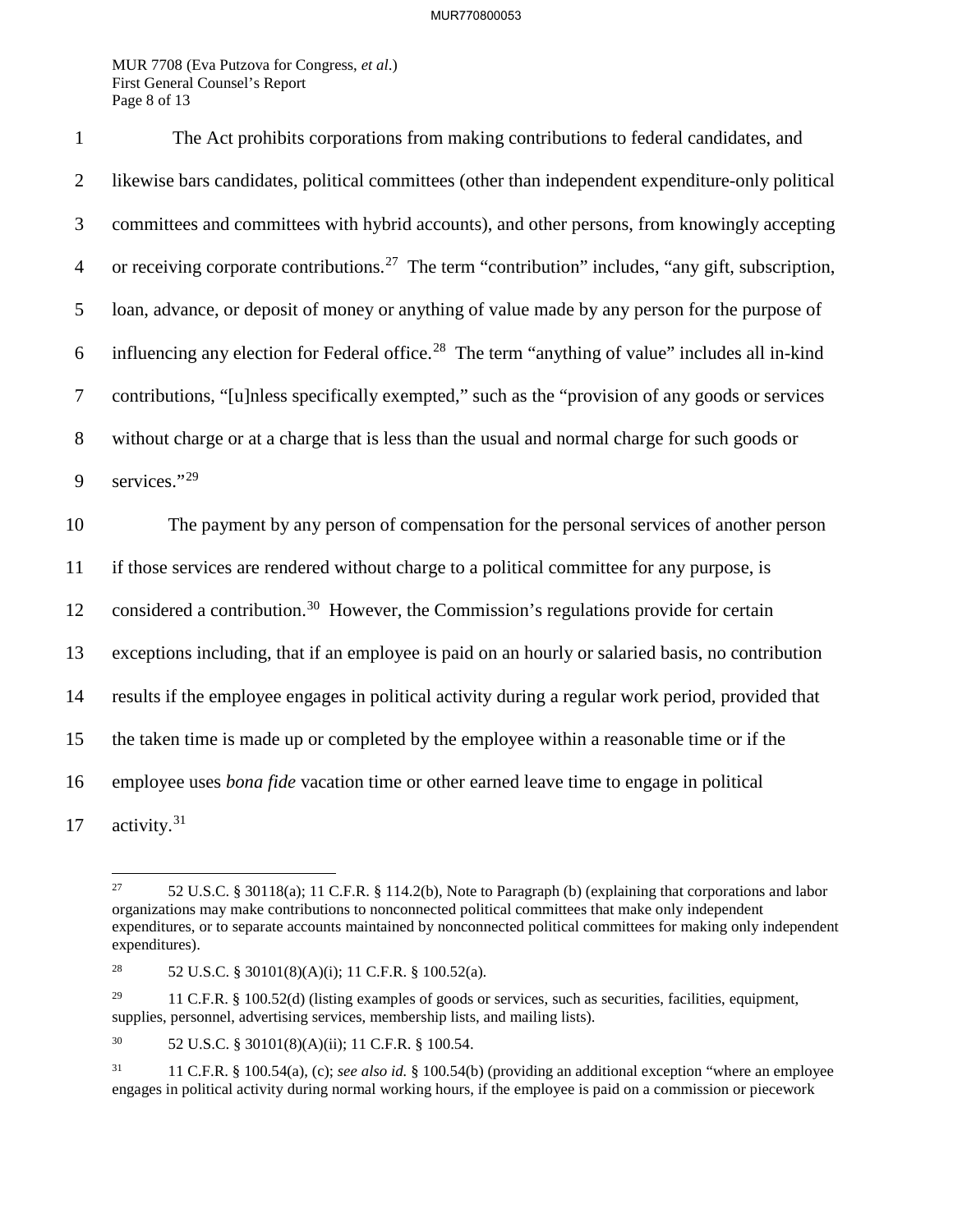MUR 7708 (Eva Putzova for Congress, *et al*.) First General Counsel's Report Page 9 of 13

| $\mathbf{1}$   | Here, Piasecki is a salaried ROC United employee. <sup>32</sup> Thus, to the extent he operated the           |
|----------------|---------------------------------------------------------------------------------------------------------------|
| 2              | Putzova campaign Twitter accounts and engaged in any Twitter activity on behalf of the                        |
| 3              | Committee during his regular work period for ROC United, an in-kind contribution from ROC                     |
| $\overline{4}$ | United to the Committee could result unless the taken time was made up or completed by                        |
| 5              | Piasecki within a reasonable time, or if Piasecki used <i>bona fide</i> vacation time or other earned         |
| 6              | leave time. <sup>33</sup>                                                                                     |
|                |                                                                                                               |
| $\overline{7}$ | As an initial matter, however, we need to determine whether Piasecki operated the                             |
| 8              | Putzova campaign Twitter accounts during his ROC United work hours. Piasecki admits that he                   |
| 9              | "contributed" to the official account, but provides no specific details. <sup>34</sup> The Respondents do not |
| 10             | identify who, if not Piasecki, operated the Putzova campaign accounts during business hours                   |
| 11             | when Piasecki was presumably working for ROC United. Given Piasecki's role as the                             |

basis, or is paid only for work actually performed and the employee's time is considered their own to use as they see fit"); Factual & Legal Analysis at 3-4, MUR 7035 (Bernie 2016) (finding reason to believe committee knowingly received prohibited foreign national contributions by allowing the Australian Labor Party to pay for Australian citizens to work on the Bernie 2016 campaign); Factual & Legal Analysis at 3-5, MUR 7111 (Trump for President, Inc.) (dismissing allegation that committee received a prohibited in-kind corporate contribution from the Trump Organization when the corporation paid a person to provide speechwriting services to the committee and the amount of payment for the services was *de minimis.*); Factual & Legal Analysis at 6-8, MUR 6818 (Allen Weh for Senate) (finding no reason to believe that committee received a prohibited in-kind corporate contribution from the Weh Corporation when the corporation continued to pay a salary to the committee's campaign director and where the committee paid a separate salary for his work as campaign manager and he maintained a division of responsibilities between the two entities and division of payment of his services); Advisory. Op. 1984-24 (Sierra Club) at 5 ("[O]nce the Club disburses its treasury funds to pay an employee for political services rendered to a Federal candidate…, the Club makes a prohibited corporate contribution or expenditure and a violation of the Act occurs.").

<sup>32</sup> ROC United Resp. at 1.

<sup>33 11</sup> C.F.R. § 100.54(a). The Complaint asserts that Putzova is an employee of ROC United, but makes no allegations that she too, like Piasecki, worked for the campaign during her ROC United work day.

Putzova, Committee, and Piasecki Resp. at 2. ROC United's Response asserts that the Complaint's allegation that Piasecki "undertook *all* of the Twitter activity attributable to ROC United, Eva Putzova for Congress and Ms. Putzova personally" is the "product of speculation." ROC United Resp. at 2 (emphasis in original).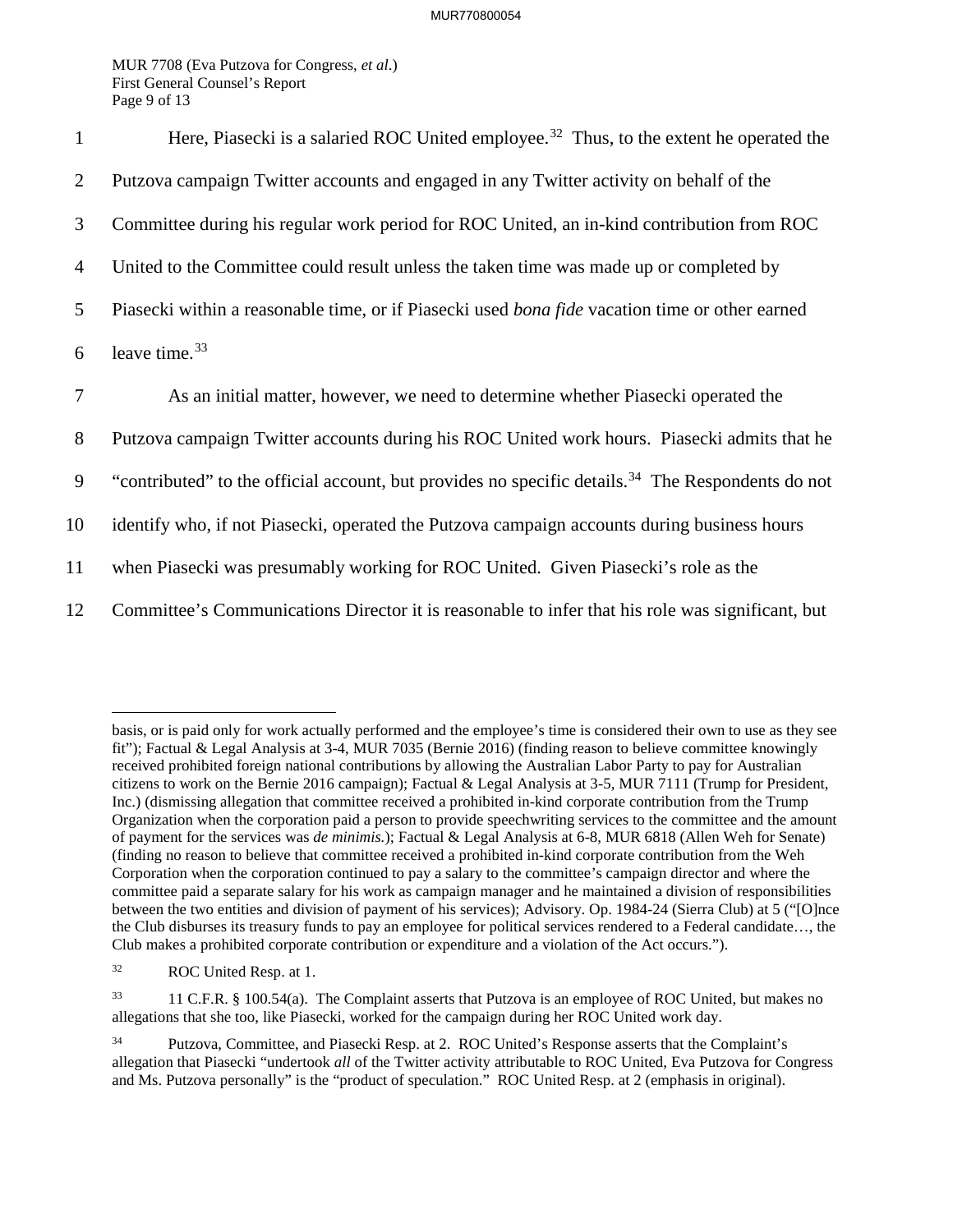MUR 7708 (Eva Putzova for Congress, *et al*.) First General Counsel's Report Page 10 of 13

it is also possible that others were in control of the account.<sup>35</sup> It is also unclear whether and to 2 what extent Piasecki may have posted on Putzova's personal account, which was also used to 3 disseminate campaign messaging. The Complaint presents circumstantial information, based on 4 Twitter usage data, suggesting that he contributed to that account as well.<sup>36</sup> 5 Weight must also be given to Piasecki's sworn declaration in which he attests: "At no 6 time have I provided any work for the Campaign while being 'on the clock' for ROC. ROC has 7 never compensated me for any work provided for the Campaign."<sup>37</sup> Nevertheless, there remain 8 questions as to whether he might have tweeted or performed related work for the Committee 9 during ROC United working time. Piasecki does not identify the hours he was expected to work 10 for ROC United and the Committee, whether he tweeted during his workday for ROC United but 11 subsequently made up the taken time, whether he used *bona fide* vacation time or other earned 12 leave, or otherwise explain the logistics of how he contributed to the campaign Twitter account 13 while separately completing his work for ROC United.<sup>38</sup> Moreover, both accounts were

 $35\,$ 35 For instance, the Committee's disclosure reports show that it paid another person, Abigail Jackson, for "Communications Consulting," which is the same purpose used to describe the Committee's payments to Piasecki. Eva Putzova for Congress, 2020 July Quarterly Rpt. at 434 (July 17, 2020) (reflecting a total of \$3,000 in disbursements to Jackson on May 1 and June 1, 2020); *supra* note 6 (disbursements to Piasecki for "Communications Consulting Services" and "Social Media and Communications Consulting"). In addition, Putzova herself may have contributed to the Twitter account. *See* Putzova, Committee, and Piasecki Resp. at 3 ("Eva Putzova owns both iOS and Android devices with which she engages Twitter.").

<sup>&</sup>lt;sup>36</sup> The Complaint asserts that Putzova's personal account experienced an uptick in tweets from an Android device after she announced her candidacy and that, because Piasecki apparently used an Android device, he must have been operating the account. *See* Compl. at 2; *id.*, Ex. E at 2. However, this conclusion is problematic given the assertion that "Putzova owns both iOS and Android devices with which she engages Twitter." Putzova, Committee, and Piasecki Resp. at 3. The Complaint also attempts to show that Piasecki controlled Putzova's personal account based on the alleged shift in the pattern of tweeting (based on time of day) that supposedly reflects Piasecki move to the East Coast in July 2019. *See* Compl. at 2; *id.*, Ex. D at 1, 5.

<sup>37</sup> Piasecki Decl. ¶ 3.

<sup>38</sup> *Cf.* Factual & Legal Analysis at 6-8, MUR 6818 (Allen Weh for Senate) (finding no reason to believe that a prohibited in-kind corporate contribution resulted where the committee's campaign manager was also employed by the candidate's corporation given that the campaign manager submitted an affidavit stating that he lessened his time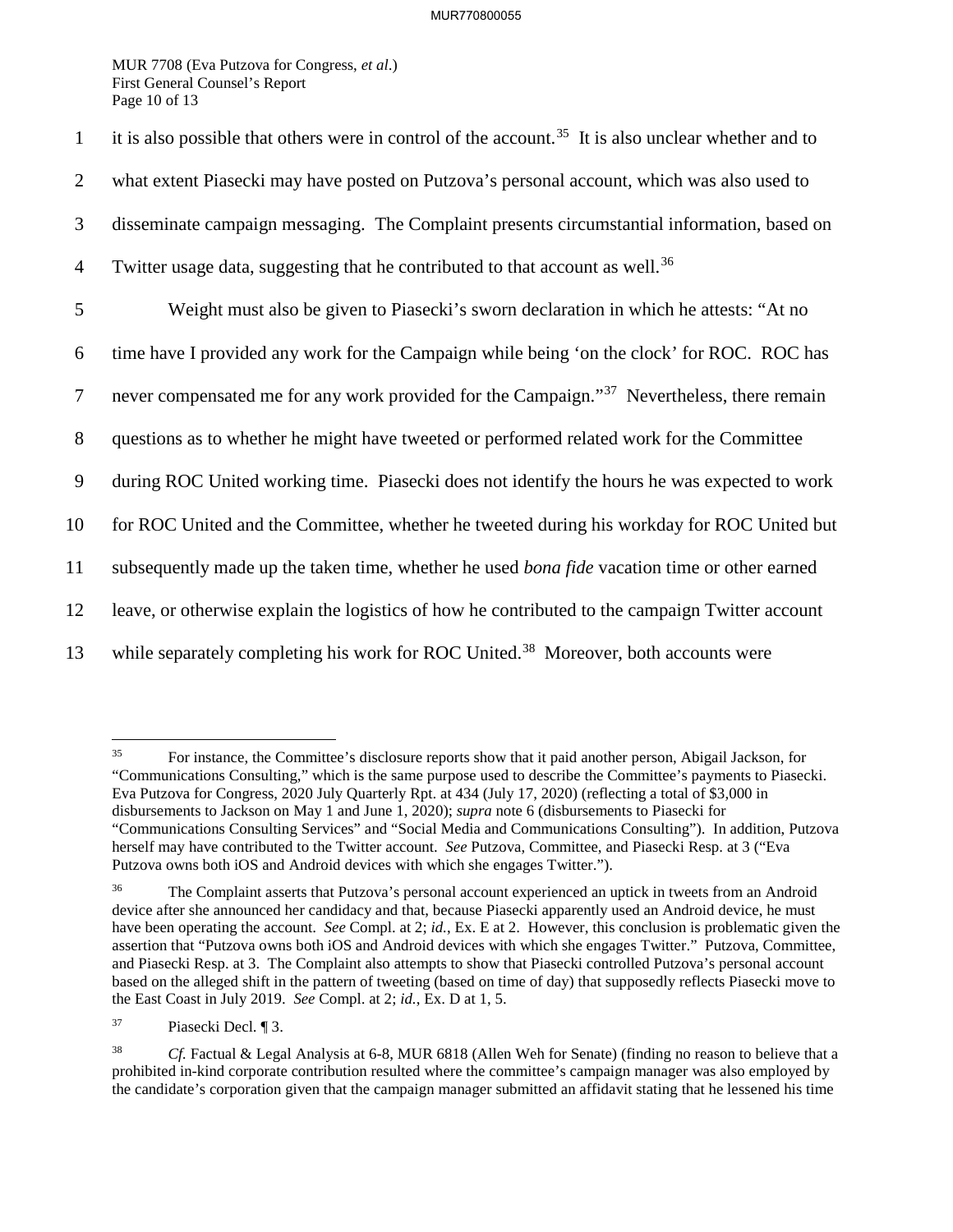MUR 7708 (Eva Putzova for Congress, *et al*.) First General Counsel's Report Page 11 of 13

1 routinely active during standard business hours when, presumably, Piasecki was working for 2 ROC United.<sup>39</sup> In sum, given the available information, Piasecki's sworn statement cannot be 3 verified or corroborated.

4 Nevertheless, we do not believe this matter is worth pursuing. As explained above, our

5 analysis of available Twitter data suggests that only a few tweets per day were issued during

6 business hours, suggesting that a significant amount of time was not used. The official campaign

7 account tweeted about 3.2 times per day during business hours (or 0.6 times per day when

8 removing retweets) and, thus, even when considered in the aggregate over the course of the

9 election, this might result in a *de minimis* amount of time. Additionally, as Respondents note,

10 other individuals, besides Piasecki, may have been responsible for these tweets. Accordingly,

11 the limited number of tweets which could be potentially attributed to Piasecki does not appear to

12 result in a potential violation worth pursuing.

13 Additional factors that mitigate against conducting a investigation are that Putzova was a

- 14 first-time federal candidate<sup>40</sup> running a non-sophisticated and low-dollar amount campaign<sup>41</sup> in
- 15 which she lost in the primary election.<sup>42</sup> Further, an investigation might be a resource-intensive

 $\overline{a}$ working for the corporation to work for the campaign, dividing his time between the two entities, and that there was a division of payment for services); 11 C.F.R. § 100.54(c).

<sup>&</sup>lt;sup>39</sup> However, as the Putzova Respondents note, Piasecki's move to New York City indicates that the "tweets" would shift to reflect his posting from an earlier time zone." Putzova, Committee, and Piasecki Resp. at 2. Thus, tweets that appear to be during the business hours in Arizona may have been made in the evenings in New York City.

<sup>&</sup>lt;sup>40</sup> Putzova was previously elected to the Flagstaff City Council in November 2014 and served a four-year term. https://evaforcongress.com/about-1/ (last accessed Sept. 3, 2020).

<sup>41</sup> *See* Eva Putzova for Congress, Amended 12-Day Pre-Primary Rpt. at 3 (Aug. 28, 2020) (reporting total contributions of \$367,557 for the 2020 election cycle).

<sup>42</sup> *See, e.g.*, First General Counsel's Rpt. at 6, 8, 10, MUR 6840 (All Citizens for Mississippi) (recommending dismissal with caution regarding failure to include a proper disclaimer, dismissal regarding failure to file an independent expenditure report, and dismissal with caution regarding in-kind contribution through republication where advertisement contained a partial disclaimer, the cost of the advertisement was minimal and subsequently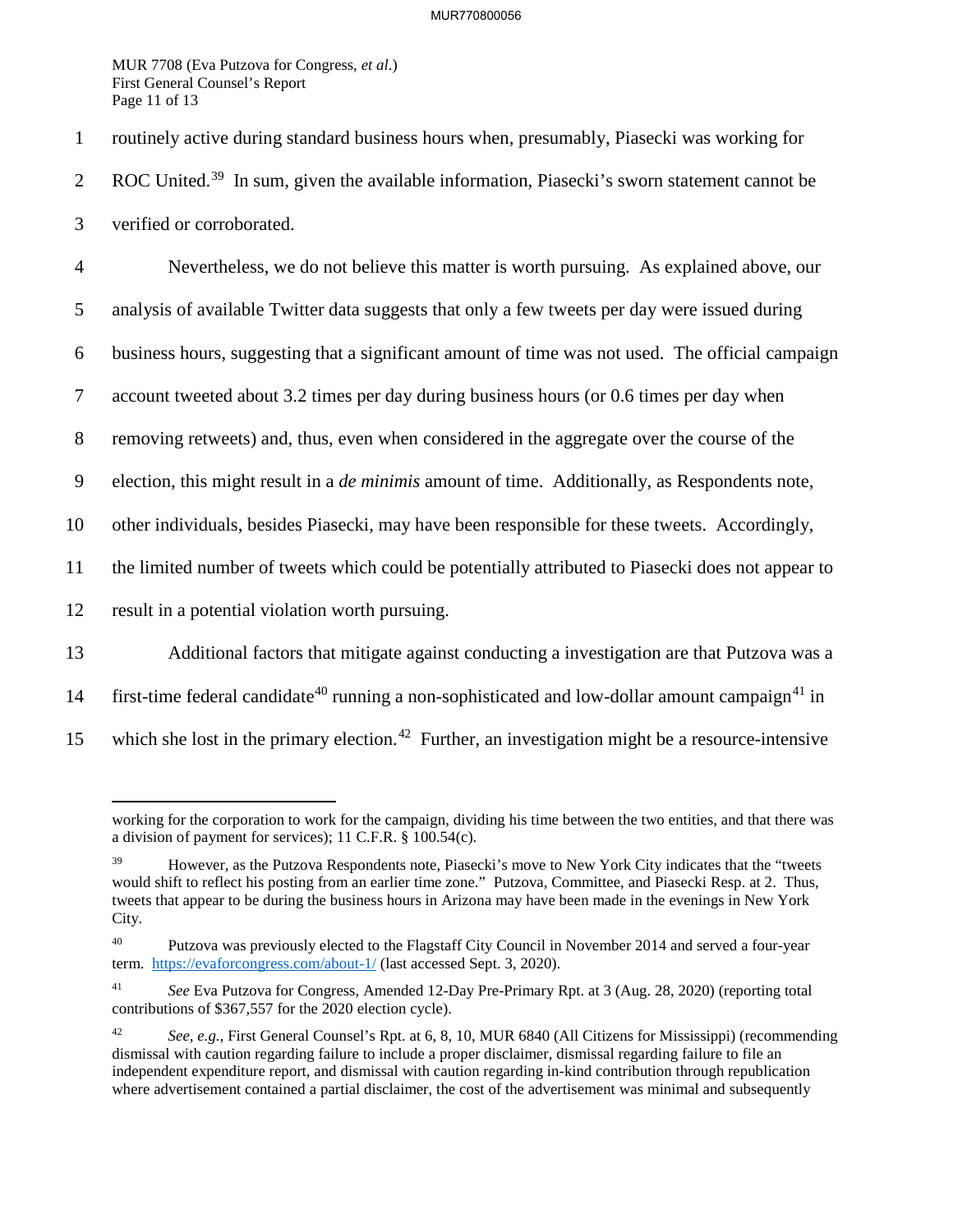MUR 7708 (Eva Putzova for Congress, *et al*.) First General Counsel's Report Page 12 of 13

- 1 process in terms of identifying the authors of the tweets and determining which were attributable
- 2 to Piasecki. $43$

- 3 Accordingly, we recommend that the Commission dismiss the allegations that ROC
- 4 United made, and Putzova, Piasecki, and Eva Putzova for Congress knowingly accepted and
- 5 received, in-kind corporate contributions, in violation of 52 U.S.C. § 30118(a), in connection
- 6 with Piasecki's salary, as a matter of prosecutorial discretion.<sup>44</sup>
- 7 **IV. RECOMMENDATIONS**
- 8 1. Dismiss the allegation that Restaurant Opportunities Centers United, Inc., made 9 in-kind corporate contributions in violation of 52 U.S.C. § 30118(a), in 10 connection with the salary payments to Piasecki, as a matter of prosecutorial 11 discretion; 12 13 2. Dismiss the allegation that Eva Putzova, Steven Piasecki, and Eva Putzova for 14 Congress and Alexandra Perez-Garcia in her official capacity as treasurer 15 knowingly accepted and received in-kind corporate contributions in violation of 16 52 U.S.C. § 30118(a), in connection with the salary payments to Piasecki, as a 17 matter of prosecutorial discretion; 18 19 3. Approve the attached Factual and Legal Analysis; 20 21 4. Approve the appropriate letters; and 22

reported, and the campaign materials were only one quarter portion of the advertisement's overall content, and where the activity involved a first-time political committee with individuals inexperienced in federal campaign finance laws); Certification, MUR 6840 at 1-2 (Nov. 23, 2015) (dismissing violations); EPS Dismissal Report at 1-2, MUR 7012 (Mike Sweeney 4 Congress) (recommending dismissal regarding failure to include proper disclaimers on brochures and yard signs by a first-time, low-budget candidate who acted unintentionally); Certification, MUR 7012 at 1 (Nov. 28, 2016) (dismissing violations); First General Counsel's Rpt. at 2, MUR 7643 (America Progress Now) (recommending dismissal with caution regarding failure to include proper disclaimers and file an independent expenditure report where respondent alleged that errors were due to inexperience, amounts were small, and intended to take remedial action); Certification, MUR 7643 at 2 (July 6, 2020) (dismissing allegations); Second General Counsel's Rpt. at 2, MURs 6486 and 6491 (Mark Hicks and JW Management) (recommending that the Commission take no further action after investigation showed that an inexperienced and elderly respondent spent \$10,500 on two billboards and failed to report independent expenditures); Certification, MURs 6486 and 6491 at 1 (Dec. 6, 2012) (taking no further action).

<sup>43</sup> *See supra* note 42. Our recommendation would also apply to any related office services that ROC United may have provided to the Committee during the course of Piasecki's activites. *See id.*

<sup>44</sup> *See Heckler v. Chaney*, 470 U.S. 821 (1985).